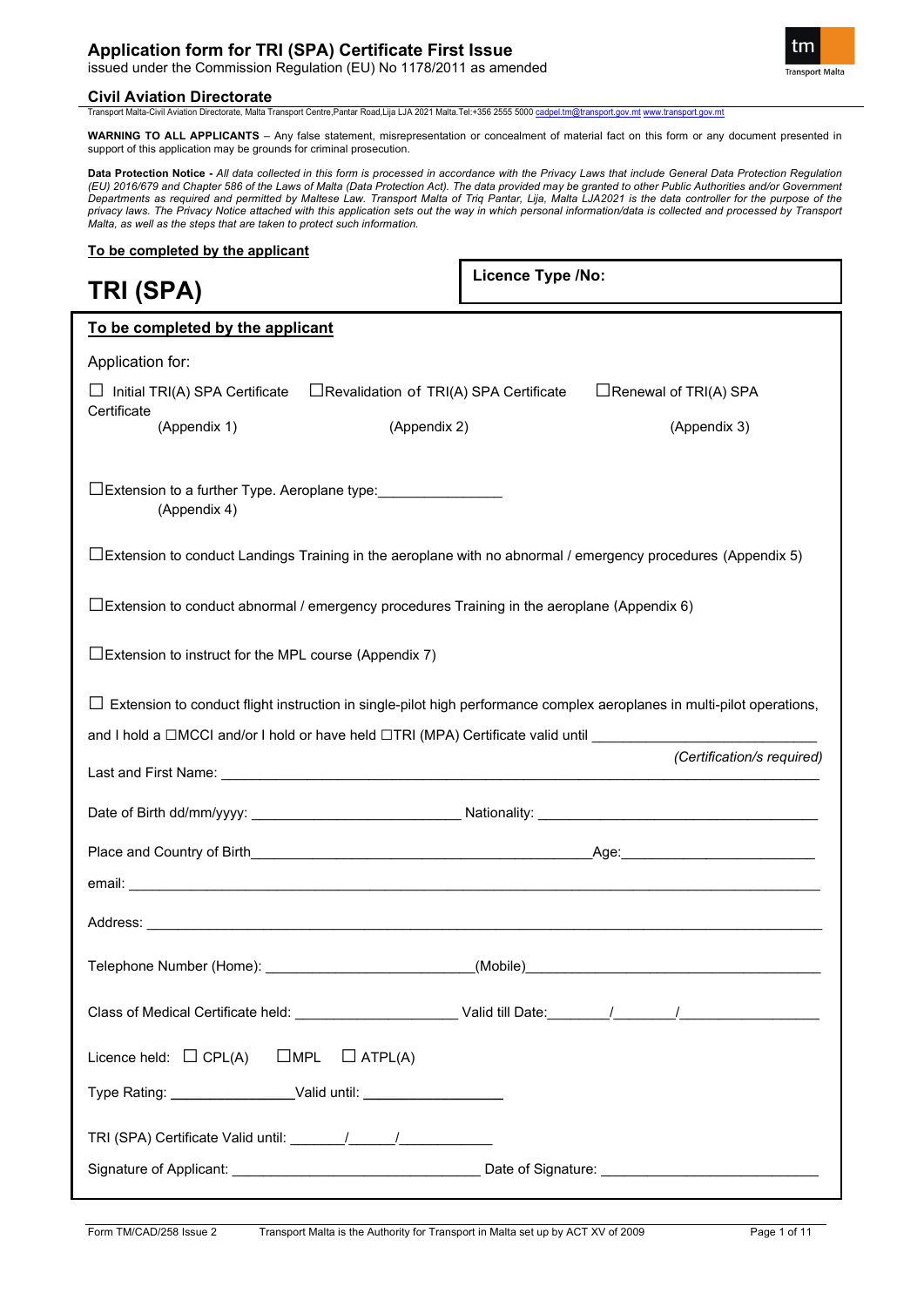

Transport Malta-Civil Aviation Directorate, Malta Transport Centre,Pantar Road,Lija LJA 2021 Malta.Tel:+356 2555 5000 [cadpel.tm@transport.gov.mt](mailto:cadpel.tm@transport.gov.mt) [www.transport.gov.mt](http://www.transport.gov.mt/)

| <b>PART 1 OF 2</b>                                                                                                | <b>Licence Type /No:</b>                                                                                                                                                                              |
|-------------------------------------------------------------------------------------------------------------------|-------------------------------------------------------------------------------------------------------------------------------------------------------------------------------------------------------|
| TRI (SPA) - First Issue Application Form                                                                          |                                                                                                                                                                                                       |
| To be completed by the applicant                                                                                  |                                                                                                                                                                                                       |
|                                                                                                                   |                                                                                                                                                                                                       |
|                                                                                                                   |                                                                                                                                                                                                       |
|                                                                                                                   |                                                                                                                                                                                                       |
|                                                                                                                   |                                                                                                                                                                                                       |
|                                                                                                                   |                                                                                                                                                                                                       |
|                                                                                                                   |                                                                                                                                                                                                       |
|                                                                                                                   |                                                                                                                                                                                                       |
|                                                                                                                   |                                                                                                                                                                                                       |
| Type of licence held: $\Box$ CPL(A) $\Box$ MPL $\Box$ ATPL(A)                                                     |                                                                                                                                                                                                       |
| were completed in an FSTD representing the type.                                                                  | Completed in the last 12 months ___________________________(Minimum 30) route sectors, including<br>take-offs and landings, as PIC on the type above of which ____________ (Maximum 15) route sectors |
| Flight time as pilot on aeroplanes Hours: Minimum 500 hours                                                       |                                                                                                                                                                                                       |
| including PIC hours on the applicable type of aeroplanes ________________________ Minimum 30 hours                |                                                                                                                                                                                                       |
| $\Box$ Hold or $\Box$ have held an FI certificate for multi-engine aeroplanes with IR(A) privileges, valid until: |                                                                                                                                                                                                       |
|                                                                                                                   |                                                                                                                                                                                                       |
| on □ aircraft □ FSTD*                                                                                             | (attach form TM/CAD/0179)                                                                                                                                                                             |
| *TRI restricted to FSTDs only                                                                                     |                                                                                                                                                                                                       |
|                                                                                                                   |                                                                                                                                                                                                       |
|                                                                                                                   |                                                                                                                                                                                                       |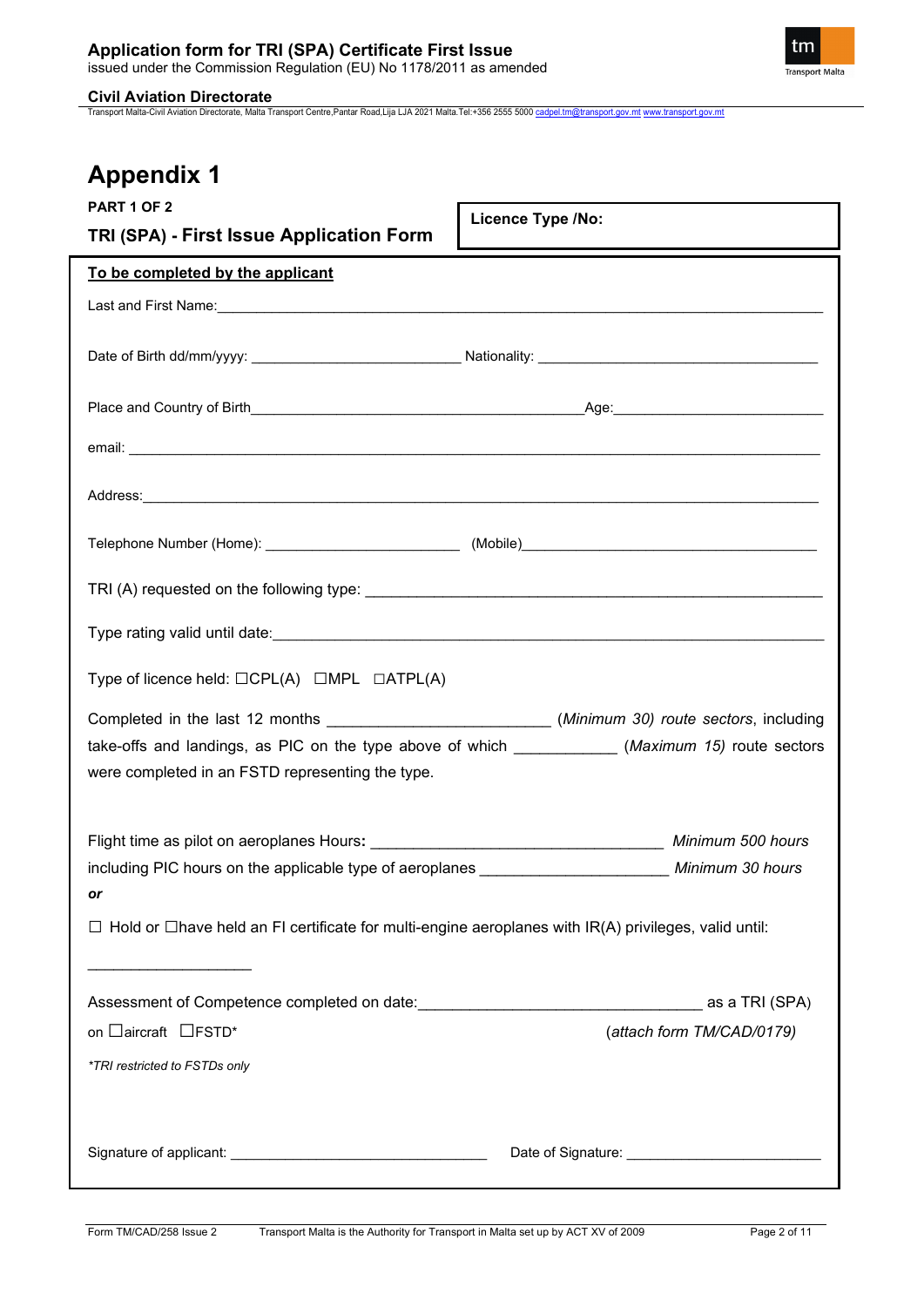

Transport Malta-Civil Aviation Directorate, Malta Transport Centre,Pantar Road,Lija LJA 2021 Malta.Tel:+356 2555 5000 [cadpel.tm@transport.gov.mt](mailto:cadpel.tm@transport.gov.mt) [www.transport.gov.mt](http://www.transport.gov.mt/)

| PART 2 OF 2                                |                                                       |                                                                                                  |                                                                                                                          |
|--------------------------------------------|-------------------------------------------------------|--------------------------------------------------------------------------------------------------|--------------------------------------------------------------------------------------------------------------------------|
|                                            | TRI (SPA) - First Issue Application Form              |                                                                                                  | Applicant's Full Name and Licence No:                                                                                    |
|                                            |                                                       |                                                                                                  |                                                                                                                          |
|                                            | To be completed by ATO and signed by Head of training |                                                                                                  |                                                                                                                          |
|                                            |                                                       |                                                                                                  |                                                                                                                          |
| Training conducted in:                     | $\Box$ FSTD only                                      | $\Box$ Aeroplane only                                                                            | □ FSTD and Aeroplane                                                                                                     |
|                                            | □SP Operations                                        | $\Box$ MP Operations                                                                             | □ SP & MP Operations                                                                                                     |
|                                            |                                                       |                                                                                                  |                                                                                                                          |
|                                            |                                                       |                                                                                                  |                                                                                                                          |
|                                            |                                                       |                                                                                                  |                                                                                                                          |
|                                            |                                                       |                                                                                                  |                                                                                                                          |
|                                            |                                                       |                                                                                                  |                                                                                                                          |
|                                            |                                                       |                                                                                                  |                                                                                                                          |
|                                            |                                                       |                                                                                                  |                                                                                                                          |
|                                            |                                                       |                                                                                                  |                                                                                                                          |
|                                            |                                                       |                                                                                                  | (b)                                                                                                                      |
|                                            |                                                       |                                                                                                  | (b)<br>(a+b =Minimum 5 hours)                                                                                            |
|                                            |                                                       |                                                                                                  | Course Start Date: __________________________Course Completion Date: ______________________________                      |
| Credit (if applicable)                     |                                                       |                                                                                                  |                                                                                                                          |
| teaching and learning part.                |                                                       |                                                                                                  | (i) Applicants holding or having held an instructor certificate shall fully be credited towards the requirement for the  |
|                                            |                                                       | above requirements for the issue of a TRI certificate restricted to flight instruction in FSTDs. | (ii) Applicants holding an SFI certificate for the relevant type shall be fully credited towards the requirements of the |
|                                            |                                                       |                                                                                                  |                                                                                                                          |
| assures the level of proficiency required. |                                                       |                                                                                                  | The ATO confirms that the candidate has been trained according to the approved syllabus for the TRI (SPA), and           |
|                                            |                                                       |                                                                                                  | Date of Signature: ________________________________                                                                      |
|                                            |                                                       |                                                                                                  |                                                                                                                          |
|                                            |                                                       |                                                                                                  | Licence number: __________________________                                                                               |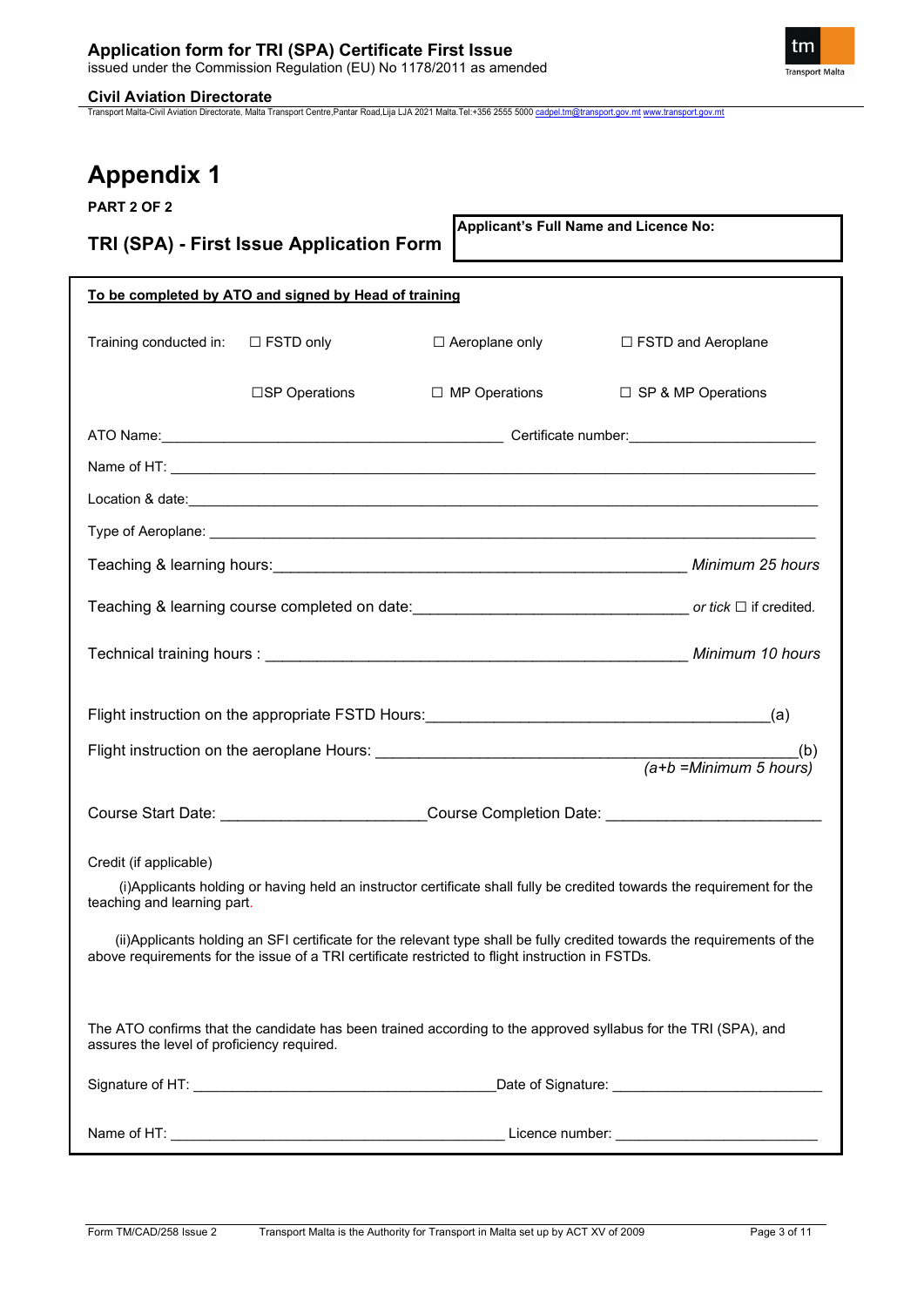**Civil Aviation Directorate**<br>Transport Malta-Civil Aviation Directorate, Malta Transport Centre,Pantar Road,Lija LJA 2021 Malta.Tel:+356 2555 5000 <u>[cadpel.tm@transport.gov.mt](mailto:cadpel.tm@transport.gov.mt) [www.transport.gov.mt](http://www.transport.gov.mt/)</u>

| TRI (A) SPA - Revalidation                                                                           | Applicant's Full Name and Licence No:                                                                                                                                                                                          |
|------------------------------------------------------------------------------------------------------|--------------------------------------------------------------------------------------------------------------------------------------------------------------------------------------------------------------------------------|
| To be completed by the applicant                                                                     |                                                                                                                                                                                                                                |
|                                                                                                      |                                                                                                                                                                                                                                |
| For revalidation of a TRI(A) certificate, the holder shall fulfil 2 of the following 3 requirements: |                                                                                                                                                                                                                                |
| the 12 months preceding the expiry date of the TRI(A) certificate                                    | $\Box$ Conducted two (2) of the following parts of a complete type rating course or recurrent training course within                                                                                                           |
|                                                                                                      |                                                                                                                                                                                                                                |
| Or                                                                                                   |                                                                                                                                                                                                                                |
|                                                                                                      | One air exercise of Communication Communication Communication Communication Communication Communication Commun                                                                                                                 |
| Completed on Date:                                                                                   |                                                                                                                                                                                                                                |
| <b>Declaration by Head of Training</b>                                                               |                                                                                                                                                                                                                                |
|                                                                                                      |                                                                                                                                                                                                                                |
| stated above at this ATO / AOC                                                                       |                                                                                                                                                                                                                                |
|                                                                                                      |                                                                                                                                                                                                                                |
|                                                                                                      |                                                                                                                                                                                                                                |
|                                                                                                      |                                                                                                                                                                                                                                |
| $\Box$ Refresher Training                                                                            | Received Instructor refresher training as a TRI at an ATO, within the 12 months preceding the expiry date of the TRI                                                                                                           |
| $\Box$ Assessment of Competence see Note                                                             | Passed within the 12 months preceding the expiry date of the TRI(A) certificate an assessment of competence as a                                                                                                               |
|                                                                                                      |                                                                                                                                                                                                                                |
| Note:                                                                                                | (attach form TM/CAD/0179)                                                                                                                                                                                                      |
| competence in accordance with FCL.935.                                                               | For the at least each alternate subsequent revalidation in the case of TRI(A) the holder shall have to pass an assessment of                                                                                                   |
| Complete if requirement for assessment of competence above is not ticked.                            |                                                                                                                                                                                                                                |
|                                                                                                      | Date of last assessment of competence as TRI(A) : Department of the control of the control of the control of the control of the control of the control of the control of the control of the control of the control of the cont |
| Form TM/CAD/258 Issue 2                                                                              | Transport Malta is the Authority for Transport in Malta set up by ACT XV of 2009<br>Page 4 of 11                                                                                                                               |

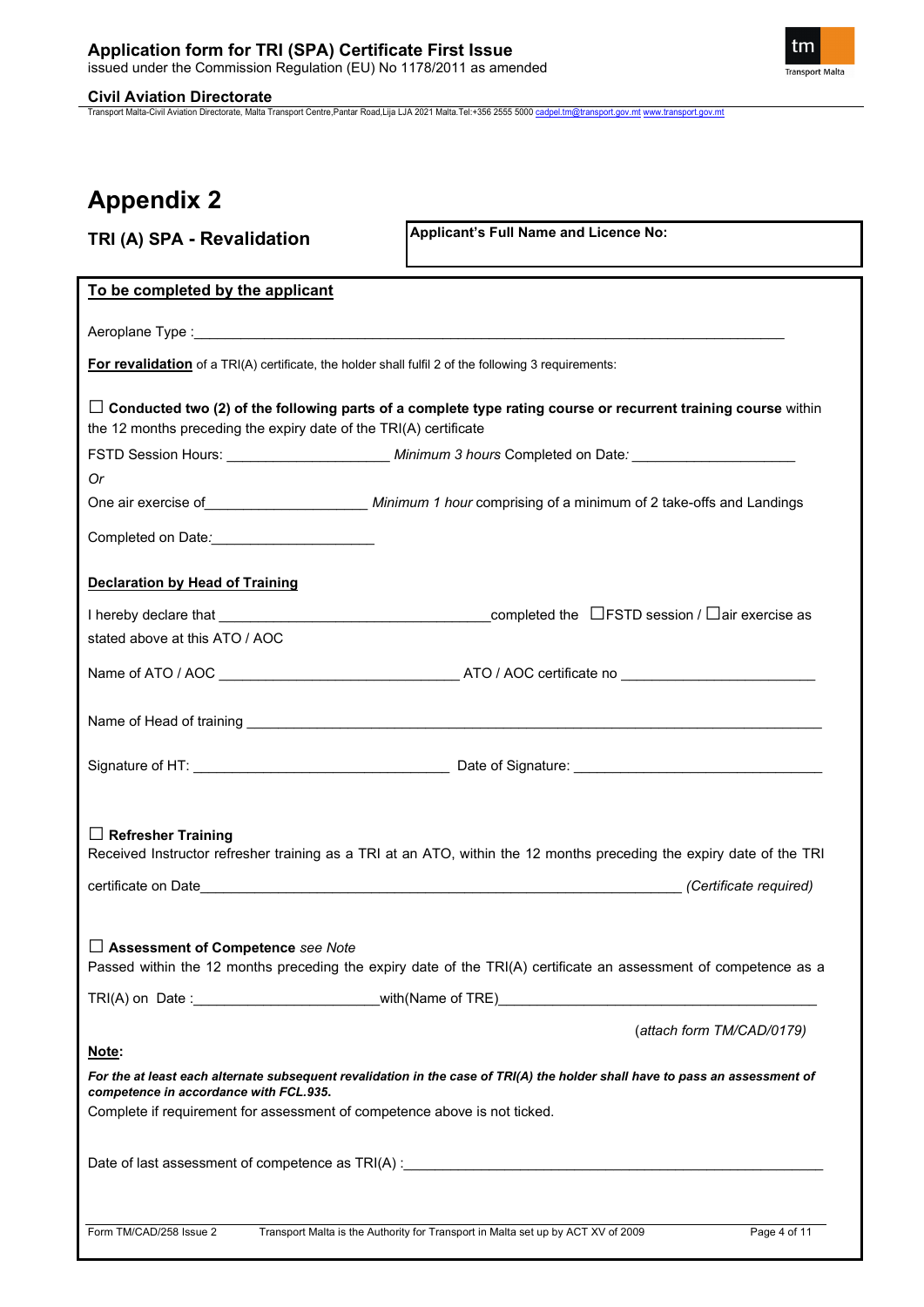

**TRI (A) SPA - Renewal**

Civil Aviation Directorate<br>Transport Malta-Civil Aviation Directorate, Malta Transport Centre,Pantar Road,Lija LJA 2021 Malta.Tel:+356 2555 5000 <u>[cadpel.tm@transport.gov.mt](mailto:cadpel.tm@transport.gov.mt)</u><br>Signature of Applicant: \_\_\_\_\_\_\_\_\_\_\_\_\_\_\_\_\_\_\_\_\_\_\_\_

## **Appendix 3**

**Applicant's Full Name and Licence No:**

| Renewal - To be completed by the Applicant                                                                                                                                                                                    |                        |
|-------------------------------------------------------------------------------------------------------------------------------------------------------------------------------------------------------------------------------|------------------------|
|                                                                                                                                                                                                                               |                        |
|                                                                                                                                                                                                                               |                        |
| Completed in the last 12 months preceding the application _____________________________route sectors (Minimum 30 route                                                                                                        |                        |
| sectors), including take-offs and landings on the applicable aeroplane type above of which____________________                                                                                                                |                        |
| route sectors (Maximum 15 route sectors) were completed in an FFS representing the type.                                                                                                                                      |                        |
|                                                                                                                                                                                                                               |                        |
|                                                                                                                                                                                                                               |                        |
|                                                                                                                                                                                                                               |                        |
| $\Box$ Refresher Training                                                                                                                                                                                                     |                        |
| Received Instructor refresher training as a TRI at an ATO which shall cover the relevant elements of the TRI training                                                                                                         |                        |
| course, within the 12 months preceding the expiry date of the TRI                                                                                                                                                             |                        |
| certificate on Date entrance and the contract of the contract of the contract of the contract of the contract of the contract of the contract of the contract of the contract of the contract of the contract of the contract | (Certificate required) |
|                                                                                                                                                                                                                               |                        |
|                                                                                                                                                                                                                               |                        |
|                                                                                                                                                                                                                               |                        |
|                                                                                                                                                                                                                               |                        |
|                                                                                                                                                                                                                               |                        |
|                                                                                                                                                                                                                               |                        |
|                                                                                                                                                                                                                               |                        |
|                                                                                                                                                                                                                               |                        |
|                                                                                                                                                                                                                               |                        |
|                                                                                                                                                                                                                               |                        |
|                                                                                                                                                                                                                               |                        |
|                                                                                                                                                                                                                               |                        |
|                                                                                                                                                                                                                               |                        |
|                                                                                                                                                                                                                               |                        |
|                                                                                                                                                                                                                               |                        |
|                                                                                                                                                                                                                               |                        |
|                                                                                                                                                                                                                               |                        |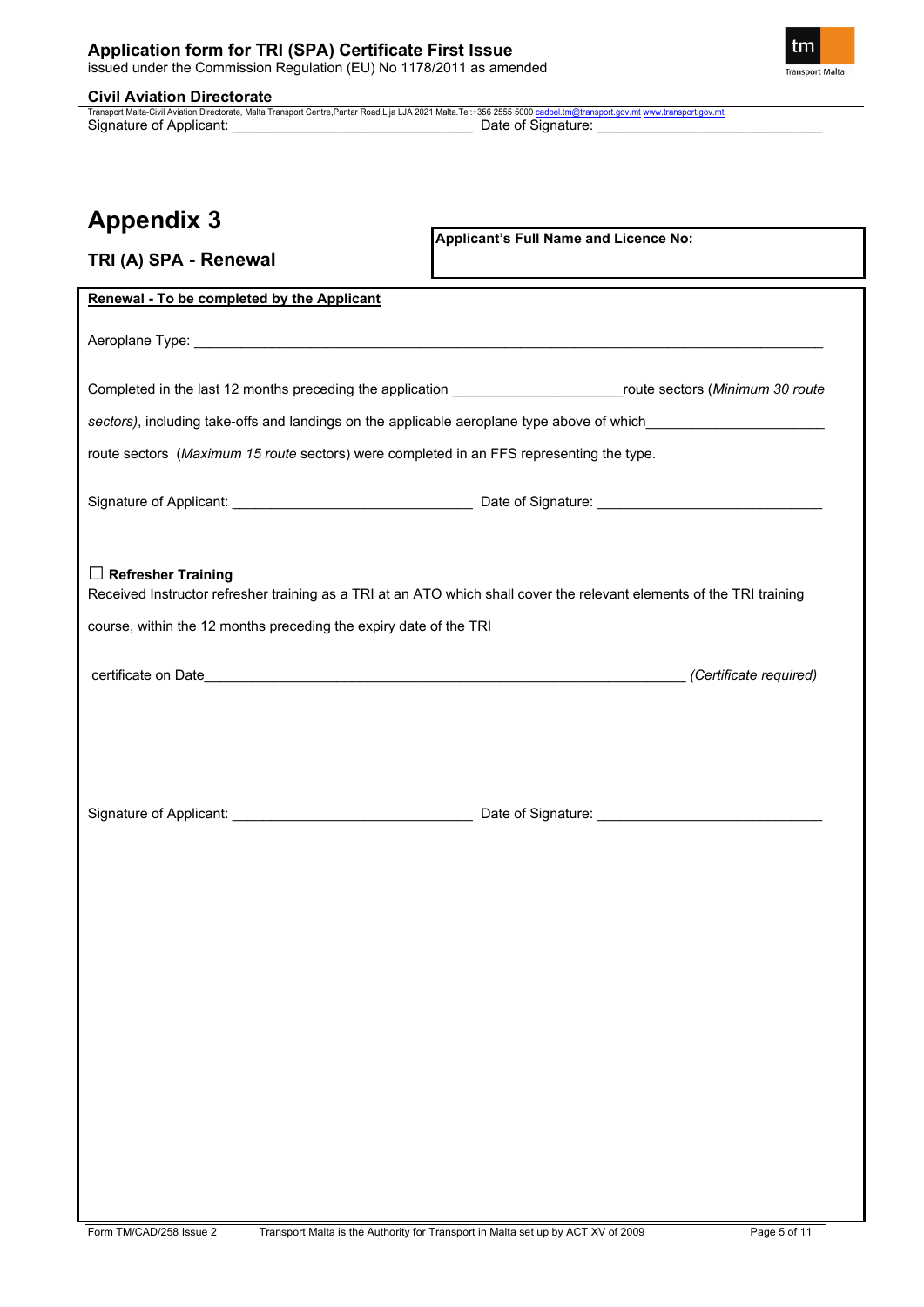

**Civil Aviation Directorate**<br>Transport Malta-Civil Aviation Directorate, Malta Transport Centre,Pantar Road,Lija LJA 2021 Malta.Tel:+356 2555 5000 <u>[cadpel.tm@transport.gov.mt](mailto:cadpel.tm@transport.gov.mt) [www.transport.gov.mt](http://www.transport.gov.mt/)</u>

| TRI (A) SPA - Extension to further Types                                                                                                                                                                                       | Applicant's Full Name and Licence No: |                                   |
|--------------------------------------------------------------------------------------------------------------------------------------------------------------------------------------------------------------------------------|---------------------------------------|-----------------------------------|
| To be completed by the Applicant                                                                                                                                                                                               |                                       |                                   |
|                                                                                                                                                                                                                                |                                       |                                   |
| Completed in the last 12 months preceding the application _______________route sectors (Minimum 15 route                                                                                                                       |                                       |                                   |
| sectors), including take-offs and landings on the relevant type of which____________________ route sectors                                                                                                                     |                                       |                                   |
| (Maximum 7 route sectors) were completed in an FSS representing the type.                                                                                                                                                      |                                       |                                   |
| Passed within the 12 months preceding the expiry date of the TRI(A) certificate an assessment of                                                                                                                               |                                       |                                   |
|                                                                                                                                                                                                                                |                                       | with                              |
| (Name of TRE) And the contract of the contract of the contract of the contract of the contract of the contract of the contract of the contract of the contract of the contract of the contract of the contract of the contract |                                       |                                   |
|                                                                                                                                                                                                                                |                                       | (attach form TM/CAD 0179)         |
|                                                                                                                                                                                                                                |                                       |                                   |
| To be completed by ATO and signed by Head of training                                                                                                                                                                          |                                       |                                   |
| The ATO confirms that the candidate has been trained according to the approved syllabus for the TRI<br>(SPA), and assures the level of proficiency required.                                                                   |                                       |                                   |
| Training conducted in: $\Box$ FSTD only                                                                                                                                                                                        | $\Box$ Aeroplane only                 | □ FSTD and Aeroplane              |
| □SP Operations                                                                                                                                                                                                                 | $\Box$ MP Operations                  | $\square$ SP & MP Operations      |
|                                                                                                                                                                                                                                |                                       |                                   |
|                                                                                                                                                                                                                                |                                       |                                   |
|                                                                                                                                                                                                                                |                                       |                                   |
|                                                                                                                                                                                                                                |                                       |                                   |
|                                                                                                                                                                                                                                |                                       |                                   |
|                                                                                                                                                                                                                                |                                       | (a)                               |
|                                                                                                                                                                                                                                |                                       | (b)<br>$(a+b)$ = Minimum 5 hours) |
| Training Start Date :___________________________Training Completion Date:__________________________                                                                                                                            |                                       |                                   |
|                                                                                                                                                                                                                                |                                       |                                   |
|                                                                                                                                                                                                                                |                                       |                                   |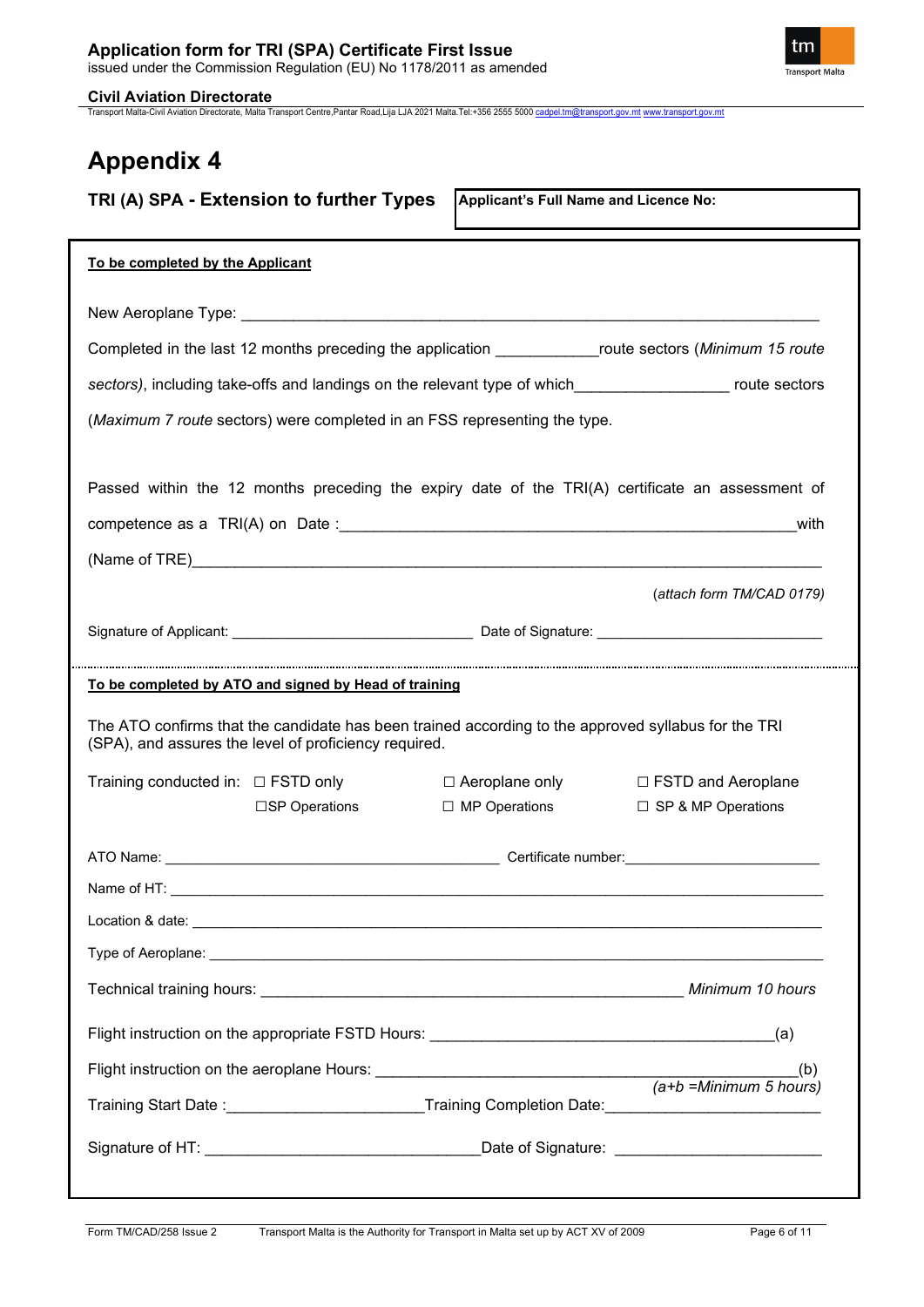

Transport Malta-Civil Aviation Directorate, Malta Transport Centre,Pantar Road,Lija LJA 2021 Malta.Tel:+356 2555 5000 [cadpel.tm@transport.gov.mt](mailto:cadpel.tm@transport.gov.mt) [www.transport.gov.mt](http://www.transport.gov.mt/)

# **Appendix 5**

### **TRI (A) SPA - Extension to conduct Landings Training in aircraft (no abnormal / emergency procedures)**

**Applicant's Full Name and Licence No:**

| reprisent 3 T an Ivanic and Licence No.<br>the control of the control of the control of the control of the control of the control of                                          |  |
|-------------------------------------------------------------------------------------------------------------------------------------------------------------------------------|--|
| To be completed by the Applicant                                                                                                                                              |  |
|                                                                                                                                                                               |  |
| I completed the training as a TRI(A) to conduct aeroplane landings (no abnormal/emergency procedures)                                                                         |  |
|                                                                                                                                                                               |  |
|                                                                                                                                                                               |  |
| Assessment of Competence completed on the aeroplane on Date: ____________________<br>with                                                                                     |  |
| (attach form TM/CAD 0179)                                                                                                                                                     |  |
|                                                                                                                                                                               |  |
|                                                                                                                                                                               |  |
|                                                                                                                                                                               |  |
| To be completed by the ATO                                                                                                                                                    |  |
| $\square$ SP Operations $\square$ MP Operations<br>□ SP & MP Operations                                                                                                       |  |
|                                                                                                                                                                               |  |
|                                                                                                                                                                               |  |
|                                                                                                                                                                               |  |
| The applicant completed the training including training in the aeroplane to conduct take-offs and landings<br>only, no abnormal /emergency procedures. (Certificate required) |  |
|                                                                                                                                                                               |  |
|                                                                                                                                                                               |  |
| Flight instruction on the appropriate FSTD Hours: _______________________________                                                                                             |  |
|                                                                                                                                                                               |  |
| Training Start Date: _____________________________Training Completion Date: _______________________                                                                           |  |
|                                                                                                                                                                               |  |
|                                                                                                                                                                               |  |

tm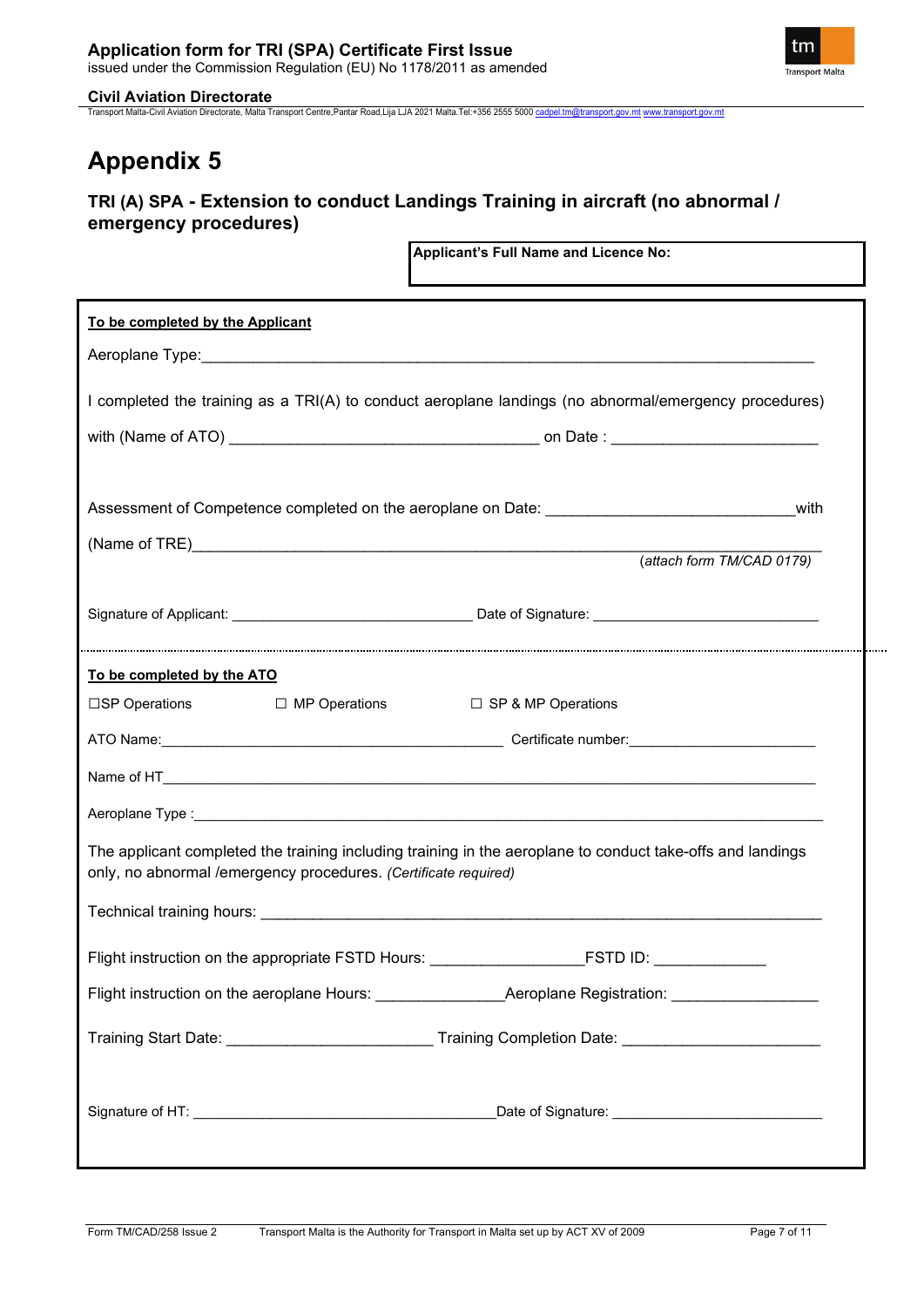tm **Transport Malta** 

Transport Malta-Civil Aviation Directorate, Malta Transport Centre,Pantar Road,Lija LJA 2021 Malta.Tel:+356 2555 5000 [cadpel.tm@transport.gov.mt](mailto:cadpel.tm@transport.gov.mt) [www.transport.gov.mt](http://www.transport.gov.mt/)

## **Appendix 6**

### **TRI (A) SPA - Extension to conduct abnormal / emergency procedures Training in aeroplane**

**Applicant's Full Name and Licence No:**

| To be completed by the Applicant                                                                                                                        |
|---------------------------------------------------------------------------------------------------------------------------------------------------------|
|                                                                                                                                                         |
| I completed the training as a TRI in the aeroplane which included training to conduct abnormal /emergency                                               |
|                                                                                                                                                         |
|                                                                                                                                                         |
|                                                                                                                                                         |
| (attach form TM/CAD 0179)                                                                                                                               |
|                                                                                                                                                         |
|                                                                                                                                                         |
|                                                                                                                                                         |
| To be completed by the ATO                                                                                                                              |
| □SP Operations<br>□ MP Operations<br>□ SP & MP Operations                                                                                               |
|                                                                                                                                                         |
|                                                                                                                                                         |
|                                                                                                                                                         |
| The applicant completed training as a TRI in the aeroplane which included training to conduct abnormal<br>/emergency procedures: (Certificate required) |
|                                                                                                                                                         |
| Flight instruction on the appropriate FSTD Hours: _______________________________                                                                       |
| Flight instruction on the aeroplane Hours: _________________Aeroplane Registration: ________________                                                    |
| Training Start Date :_________________________Training Completion Date:____________________________                                                     |
|                                                                                                                                                         |
|                                                                                                                                                         |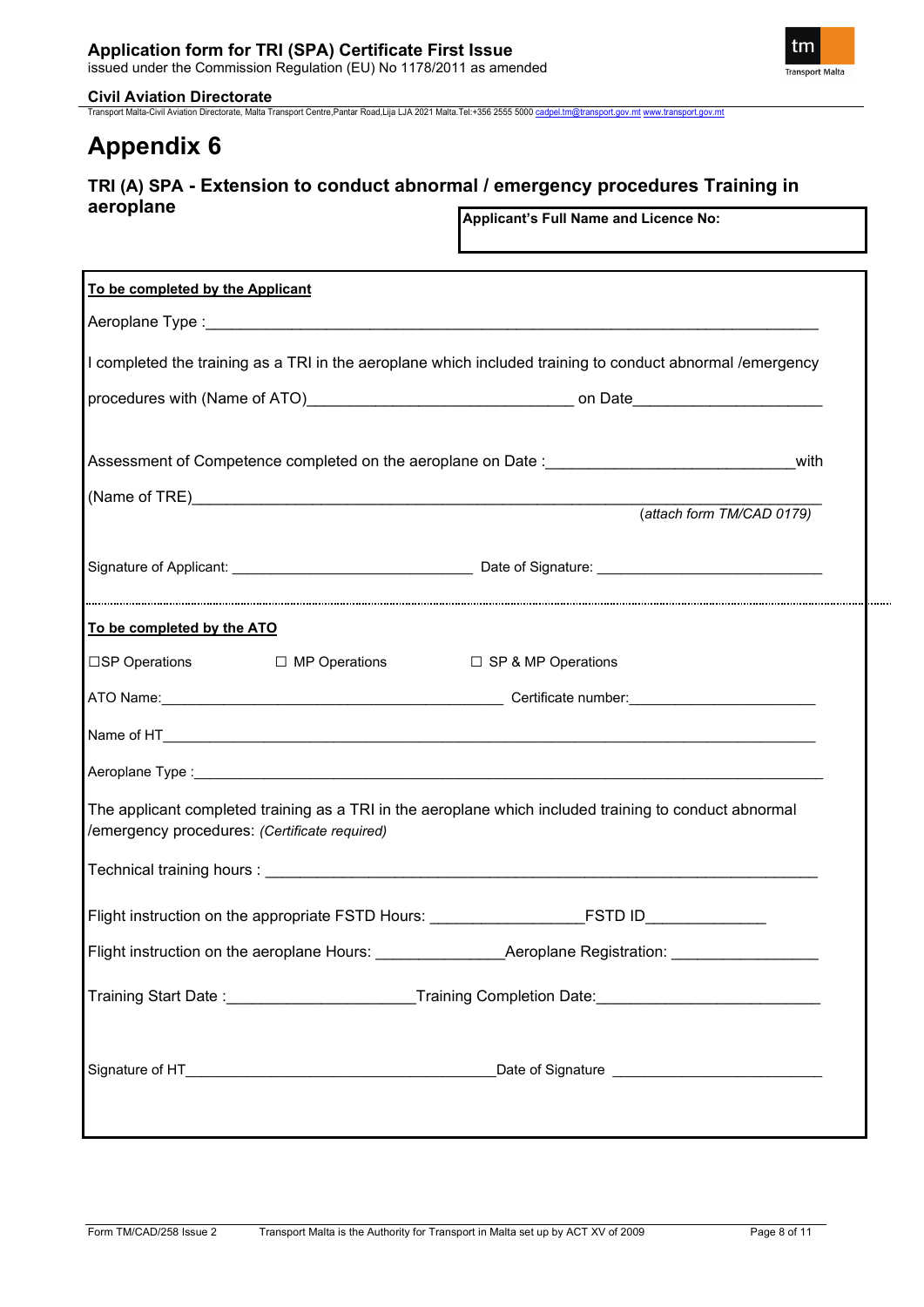

Transport Malta-Civil Aviation Directorate, Malta Transport Centre,Pantar Road,Lija LJA 2021 Malta.Tel:+356 2555 5000 [cadpel.tm@transport.gov.mt](mailto:cadpel.tm@transport.gov.mt) [www.transport.gov.mt](http://www.transport.gov.mt/)

# **Appendix 7**

### **TRI (SPA) – Extension to instruct for the MPL course**

**Applicant's Full Name and Licence No:**

| To be completed by the Applicant                                                                                                                                                                                  |
|-------------------------------------------------------------------------------------------------------------------------------------------------------------------------------------------------------------------|
| To instruct for the basic phase of the MPL integrated training course                                                                                                                                             |
| 1) $\Box$ I have successfully completed an MPL instructor training course at an ATO (Certification required); and                                                                                                 |
| 2) $\Box$ Flight experience in multi-pilot operations Hours: ________________(logbook required);                                                                                                                  |
|                                                                                                                                                                                                                   |
| 3) $\Box$ My TRI (SPA) privileges have been extended to instruct in multi-pilot operations                                                                                                                        |
| 4) $\Box$ I have completed initial crew resource management training with a commercial air transport operator approved in<br>accordance with the applicable air operations requirements (Certification required). |
| 5) $\Box$ I hold or $\Box$ have held an $\Box$ FI(A) or an $\Box$ IRI(A) Certificate                                                                                                                              |
|                                                                                                                                                                                                                   |
|                                                                                                                                                                                                                   |
| To be completed by the Head of Training                                                                                                                                                                           |
| an:                                                                                                                                                                                                               |
| <b>MPL instructors training course</b>                                                                                                                                                                            |
|                                                                                                                                                                                                                   |
| 2) Assessment of Instructor Competencies and of knowledge of the competency-based approach to training completed<br>basic phase of the MPL training course.                                                       |
|                                                                                                                                                                                                                   |
| Examiner Type $\square$ TRE $\square$ SFE                                                                                                                                                                         |
|                                                                                                                                                                                                                   |
| Note: the examiner must be qualified to provide flight instruction for the basic phase of the MPL training course                                                                                                 |
|                                                                                                                                                                                                                   |
|                                                                                                                                                                                                                   |
|                                                                                                                                                                                                                   |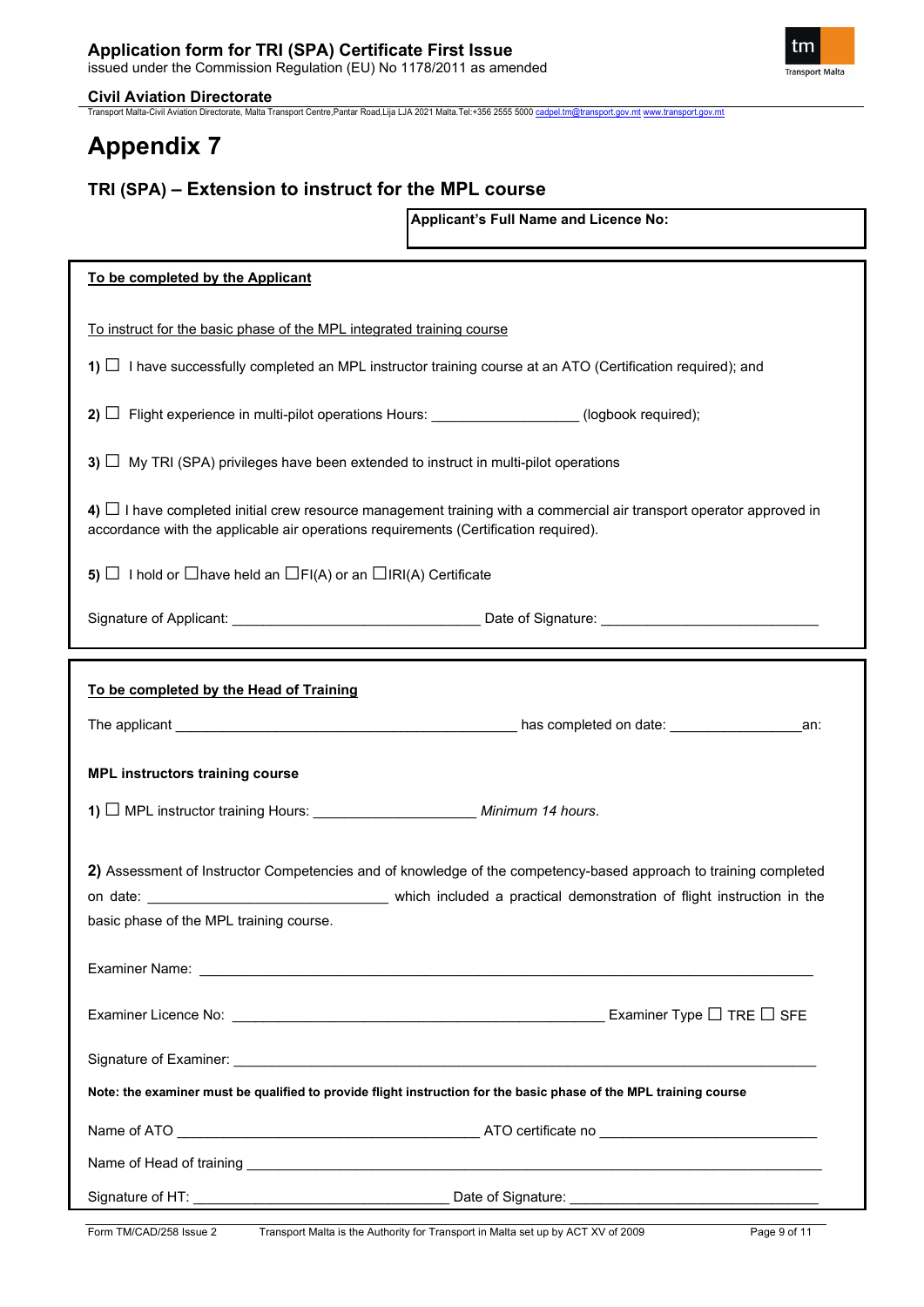Transport Malta-Civil Aviation Directorate, Malta Transport Centre,Pantar Road,Lija LJA 2021 Malta.Tel:+356 2555 5000 [cadpel.tm@transport.gov.mt](mailto:cadpel.tm@transport.gov.mt) [www.transport.gov.mt](http://www.transport.gov.mt/)

### **TRI (SPA) Certificate First Issue Submission Instructions Documents required:** 1. A copy of the Malta ID Card (both sides) or Passport [Original has to be presented before licence is collected / Not required if the applicant already holds a Malta part FCL licence] 2. A copy of the Licence held 3. Log Book – All flight instruction must be signed by the instructor 4. Copy of Instructor Certificate if credit is given - *if applicable* 5. Copy of Medical Certificate. 6. Copy of ATO Approval Certificate if not issued by Transport Malta 7. Assessment of Competence Form TM/CAD/0179 8. Copy of SFI certificate if credit is given - *if applicable* 9. TRI Course Completion Certificate showing FSTD and aeroplane time as applicable 10. Certificate of training completed for TRI revalidation or renewal showing FSTD and aeroplane time as applicable. 11. Copy of Examiner Certificate if not issued by Transport Malta 12. Copy of the FSTD Approval **It is important to send all the documents to avoid a delay in the issue of the rating. Office Use Only**  $\Omega$  $\circled{2}$  $\circled{3}$  $\circledA$ ග  $\circled6$  $\circledcirc$  $\circledR$  $\circledS$ ൘  $\textcircled{\textsc{h}}$ ⑫

**Transport Malta – Civil Aviation Directorate Bank Details:** 

Bank Name: Bank of Valletta Bank Branch: Naxxar Bank Address: 38, Triq tal-Labour, Naxxar NXR 9020 Bank's BIC Code: VALLMTMT Sort Code: 22013 Account Holder: Transport Malta – Civil Aviation Directorate Account No: 12000580013 IBAN No: MT13VALL 22013 0000 000 12000 5800 13

**Fee**: The applicable fee in the Malta Air Navigation Order / Scheme of Charges on the Transport Malta website has to be submitted with the application. Queries: If you need additional information send an email to [cadpel.tm@transport.gov.mt](mailto:cadpel.tm@transport.gov.mt) to the attention

of **Personnel Licensing Section, Transport Malta Civil Aviation Directorate** - giving your contact

telephone number.

Send completed form to:

**Transport Malta - CAD, Personnel Licensing Section, Pantar Road, Lija, LJA 2021, Malta**